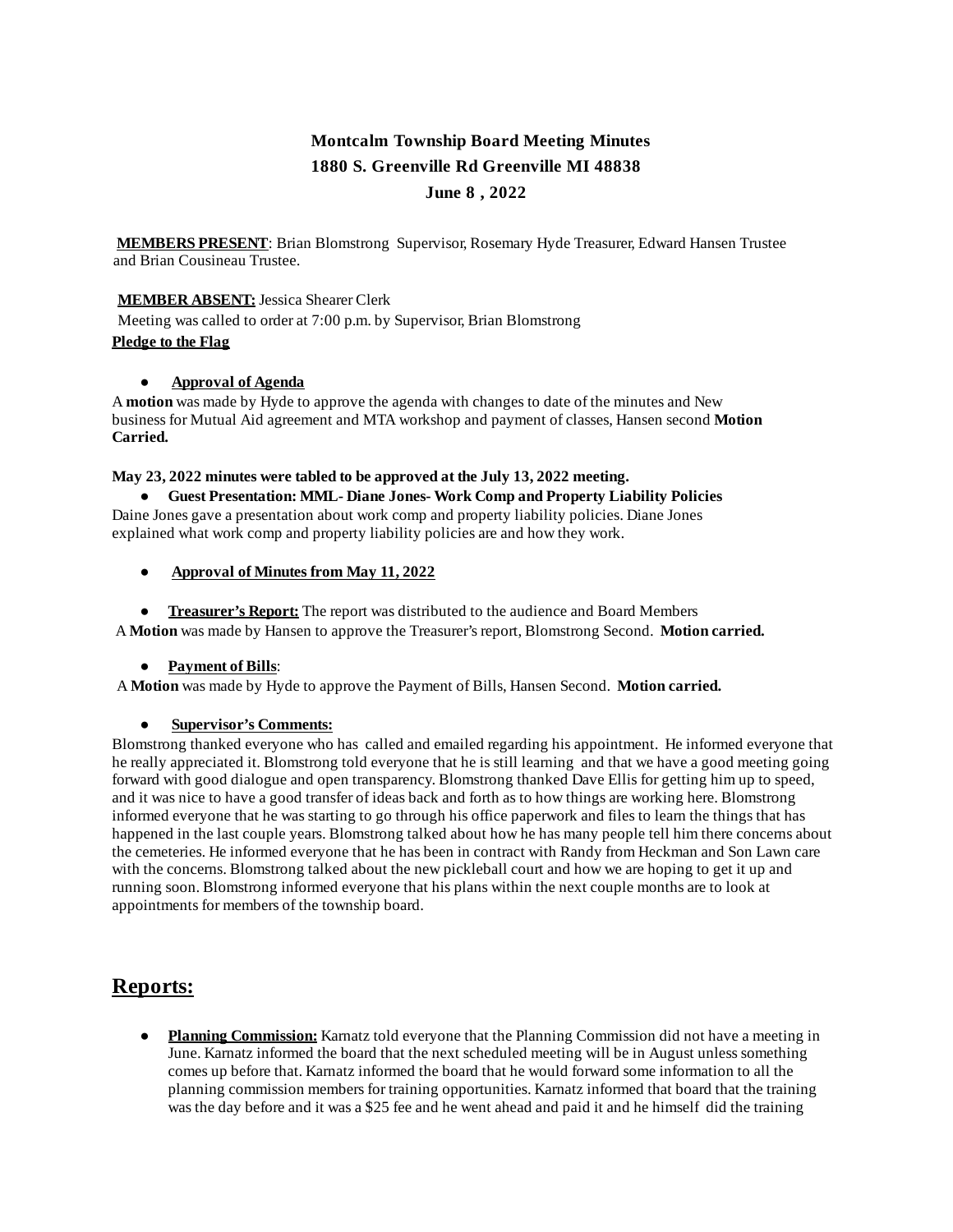because it opened up a bunch of free training for me in August. Karnatz explained to the board that training classes in august that are put on by the Michigan Association of planning are recording and he can forward the link to the other members so they can watch it. Robert Hemmes spoke up as the recording secretary and commented that the planning commission board agreed to have a joint meeting with the regular board. Hemmes commented that we should schedule that meeting. Hemmes commented that the planning commission is looking for a recording secretary.

- **Zoning Board of Appeals:**John Johansen informed the board that the ZBA had a special meeting/closed meeting on May 25, 2022. Johansen commented that we need to replace Joe Dyerspot on the ZBA.
- **Library Board:** The Library Board meeting agenda and report is posted on the Township bulletin board.
- **Cemeteries:** None
- **Zoning Administrator:** Zoning Administrator, Mike Nelson informed the board that he issued 6 permits for the month of May.
- **County Commissioner:** Adam Petersen gave his report.
- **Fire Department:** Chief Dickinson read the fire report. Chief Dickinson talked about putting a dry hydrate on Perch Lake. Chief Dickinson talked about removing the tree about the Tennis/Pickleball court. Chief Dickinson talks about how bad the cemeteries are.
- **Trustees:** Hansen personally thanked John Johansen for taking care of the row Cemetery mowing it, keeping that up.
- **Clerk:** None.

# **Public Comment –** Concerning Reports:

# **Public Comment- Concerning Old Business:**

**Old Business:**

# **● Computer Purchase- Clerk- to assist with voting**

Blomstrong tabled this for the July Meeting.

A **Motion** was made by Hyde to approve the revised road contract. Second Hansen. **Motion Carried.**

# **● Wind Ordinance to Planner and Lawyer- Current Status**

Blomstrong read a letter from Mark Eidelson.

The Board discussed the options to send it to a lawyer or to the Planner.

A Motion was already made in a previous meeting to send the Wind Ordinance to the Planner .

# **● Master Plan review by Planner**

Blomstrong read a letter from Mark Eidelson and asked the Planning Commission Chairman if he had the list of ballots that Mark needed to review the master plan.

### **Public Comments- Concerning New Business:**

- A resident commented on election stuff.
- A resident asked if the Township is covered under the MML policy if the township would be sued.

**New Business:**

**● Clerk Update- Upcoming primary election in August(applications, testing of equipment and ballot distribution.**

Blomstrong informed everyone that Jessica know the date that she needs to have everything out and the date will be posted for the testing of the equipments

## **● Payment of \$ 1,511.00 to MML for Workers Compensation Insurance**

A **Motion** was made by Hyde to pay \$1,511.00 for workers compensation insurance, Hansen Second **Motion Carried.**

### **● Payment of \$13,609.00 to MML for Liability and Property Pool Insurance**

A **Motion** was made by Hyde to pay \$13,609 to MML for liability and property pool insurance, Hansen Second **Motion Carried.**

In discussion by the board Hansen asked for a new appraisal done, Second Cousineau.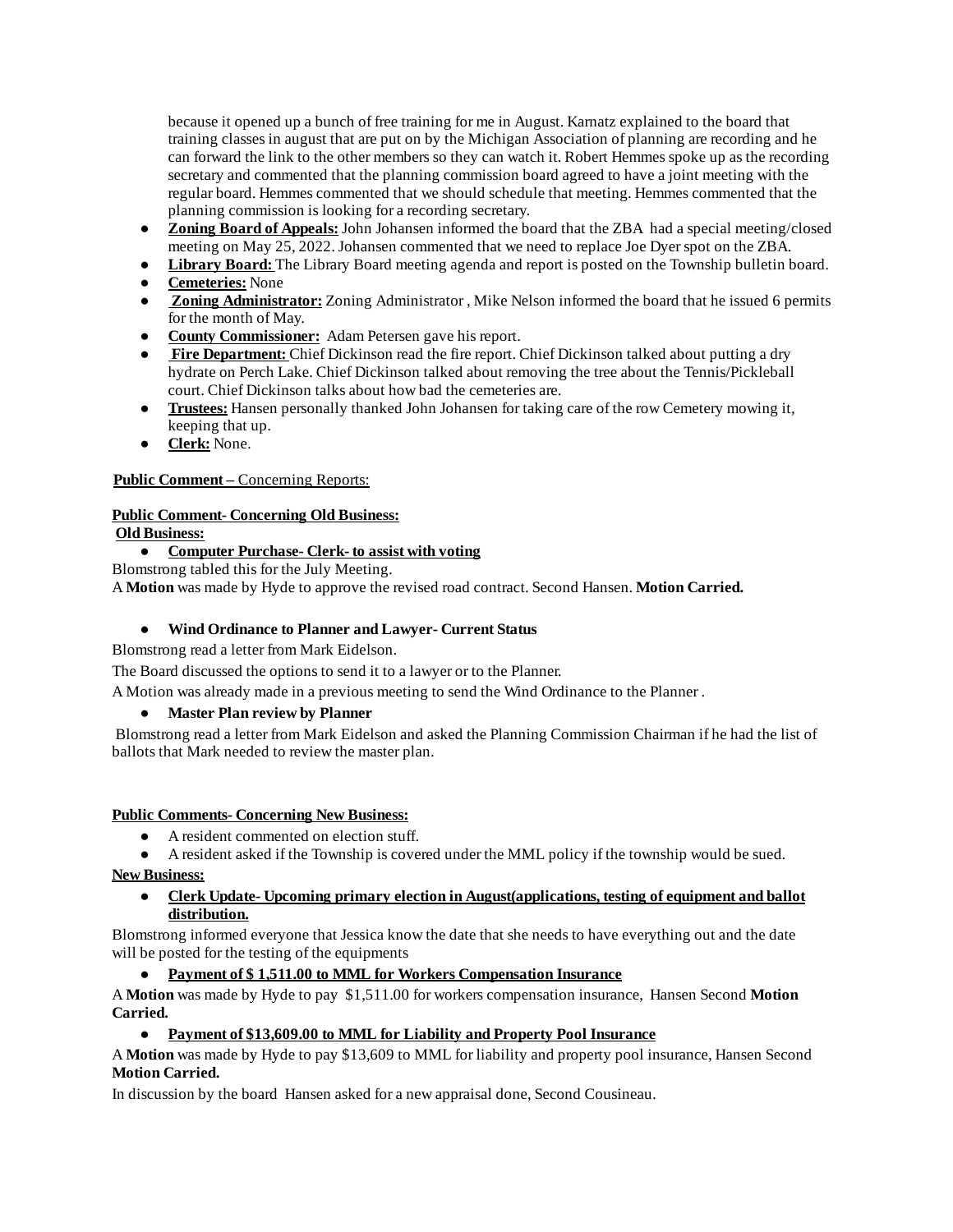## **● Update Resolution #R- 2017-6, Salary and Compensation Standards, to include Cadet Firefighter**

A **Motion** was made by Hyde to amended resolution #R-2017-6 salary and compensation standards to include cadet firefighter pay \$8.39 an hour. Second, Blomstrong. Hansen Abstention **Motion Carried. 3-1**

## **● Posting For Planning Commission Position/ Requirements/ Process**

A **Motion** was made by Hyde to post for both Planning Commission and Zoning Board of Appeals due June 29, 2022. Second Hansen. **Motion Carried.**

## **Discussion**

Application requirements letter of interest. The board discussed when the letters should be due. The board decided that June 29, 2022 would be the deadline to summit the letters of interest. The board discussed the other member on the board that will expire soon.

### **● Public Posting of boards and committee with renewal dates/terms expiration per position**

Blomstrong reviewed what he said in his supervisor's comments.

## **● Mutual Aid agreement**

Blomstrong and Chief Dickinson explained the Mutual Aid Agreement and how it works and why it has to be updated.

A **Motion** was made by Blomstrong that we allow Chief Dickinson to sign both Mutual fire Aid Agreement as well as the decontamination agreement as provided by the Montcalm County Fair Association. Second Hyde. **Motion Carried.**

## **● MTA workshop and payment of classes**

Blomstrong suggests that we submit the classes to all the boards and see if anyone is interested. Blomstrong is going to give the paperwork to all the Chairmans of the board and the board will discuss it at different time under old business.

## **Public Comments**

- 1. A resident commented about sending the wind ordinance to the lawyer per what she understanded at the last Planning Commission.
- 2. A resident commented that there are lawyers out there that are also Township Planners and the board might want to look into it.
- 3. A resident commented that they support what the board has decided to do with sending the Wind ordinance to the Township Planner. This resident also supports the Blomstrong.
- 4. A resident asked about Spencer Road and how there is a junk yard.
- 5. A resident commented about the noise complaint that she filed and they thanked Blomstrong for emailing her back to her complaint.
- 6. A resident commented about sending out a survey to be sent out for the wind turbines and they haven't heard the board discuss it. This resident asked who was responsible for the cemeteries. This resident commented that she talked with Jessica about a headstone on her grave. This resident also commented that the minutes from each board area due 8 days past the meeting.
- 7. A Sindey township resident commented that he has worked with our township attorney and they think that the township attorney would do a great job at looking over the wind ordinance. This resident says the planning township knows nothing about wind ordinance.
- 8. A resident commented about junk cars and noise complaints around his neighborhood and how the fees should be more than \$50.
- 9. A resident commented that the wind ordinance will be published for residents to look over it . This resident also commented about how being sued over wind ordinance and how sindey township has the most restricted in the county and that they have not been sued yet.